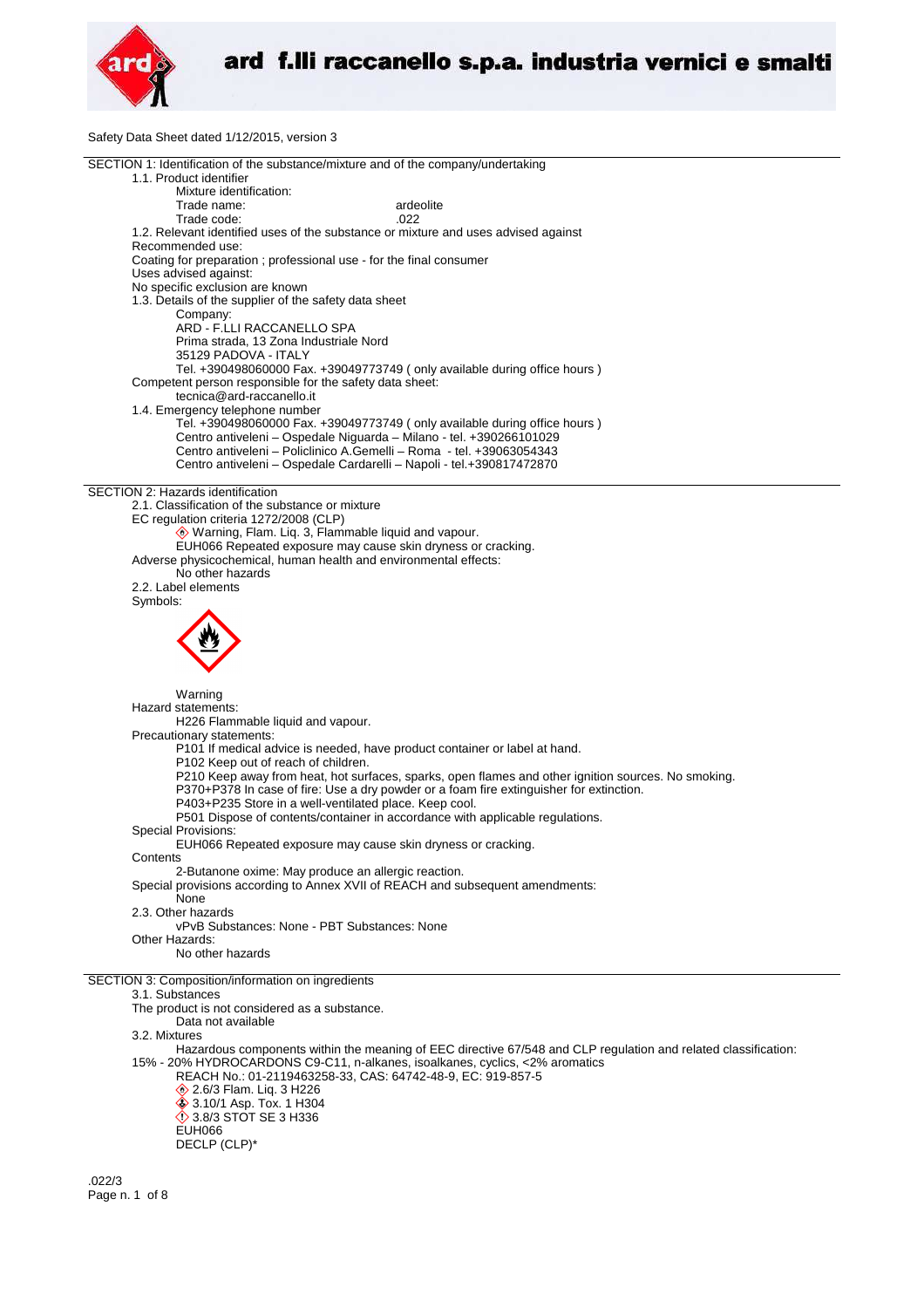Safety Data Sheet 0.5% - 0.99% XYLENE MIXTURE OF ISOMERS REACH No.: 01-2119555267-33, EC: 905-562-9 **♦ 2.6/3 Flam. Liq. 3 H226**  $\bigcirc$  3.1/4/Inhal Acute Tox. 4 H332  $\ddot{\diamond}$  3.1/4/Dermal Acute Tox. 4 H312 3.10/1 Asp. Tox. 1 H304 3.9/2 STOT RE 2 H373 **1** 3.3/2 Eye Irrit. 2 H319 3.2/2 Skin Irrit. 2 H315 3.8/3 STOT SE 3 H335 0.5% - 0.99% Xylene REACH No.: 01-2119488216-32, Index number: 601-022-00-9, CAS: 1330-20-7, EC: 215-535-7 **♦ 2.6/3 Flam. Lig. 3 H226** 3.9/2 STOT RE 2 H373 **♦ 3.10/1 Asp. Tox. 1 H304** 3.2/2 Skin Irrit. 2 H315  $\ddot{\diamond}$  3.1/4/Dermal Acute Tox. 4 H312 3.3/2 Eye Irrit. 2 H319  $\ddot{\diamond}$  3.1/4/Inhal Acute Tox. 4 H332 3.8/3 STOT SE 3 H335 0.25% - 0.5% Zirconio 2-etilesanoato CAS: 22464-99-9, EC: 245-018-1 3.7/2 Repr. 2 H361 0.25% - 0.5% 2-Butanone oxime REACH No.: 01-2119539477-28, Index number: 616-014-00-0, CAS: 96-29-7, EC: 202-496-6 3.6/2 Carc. 2 H351 3.3/1 Eye Dam. 1 H318 3.4.2/1-1A-1B Skin Sens. 1,1A,1B H317  $\Diamond$  3.1/4/Dermal Acute Tox. 4 H312 0.1% - 0.25% Ethylbenzene REACH No.: 01-2119489370-35, Index number: 601-023-00-4, CAS: 100-41-4, EC: 202-849-4 **♦ 2.6/2 Flam. Liq. 2 H225**  $\ddot{\diamond}$  3.1/4/Inhal Acute Tox. 4 H332 3.9/2 STOT RE 2 H373 **♦ 3.10/1 Asp. Tox. 1 H304** \*DECLP (CLP): Substance classified in accordance with Note P, Annex VI of EC Regulation (EC) 1272/2008. The classification as a carcinogen or mutagen need not apply if it can be shown that the substance contains less than 0,1 % w/w benzene (EINECS No 200-753-7). When the substance is not classified as a carcinogen at least the precautionary statements (P102-)P260-P262-P301 + P310-P331 (Table 3.1) or the S-phrases (2-)23-24-62 (Table 3.2) shall apply. This note applies only to certain complex oil-derived substances in Part 3. SECTION 4: First aid measures

4.1. Description of first aid measures In case of skin contact: Wash with plenty of water and soap. In case of eyes contact: Rinse immediately with plenty of water and seek medical advice. In case of Ingestion: Do not under any circumstances induce vomiting. OBTAIN A MEDICAL EXAMINATION IMMEDIATELY. In case of Inhalation: Remove casualty to fresh air and keep warm and at rest. 4.2. Most important symptoms and effects, both acute and delayed Drowsiness Dizziness Nausea 4.3. Indication of any immediate medical attention and special treatment needed Treatment: Treat symptomatically. SECTION 5: Firefighting measures 5.1. Extinguishing media Suitable extinguishing media: Use dry chemical or foam extinguishers. Extinguishing media which must not be used for safety reasons: None in particular. 5.2. Special hazards arising from the substance or mixture May produce toxic fumes of carbon monoxide if burning. Do not inhale explosion and combustion gases. 5.3. Advice for firefighters Before approaching the fire, cool containers exposed to fire with water spray. Wear full firefighting equipment. Use suitable breathing apparatus . Collect contaminated fire extinguishing water separately. This must not be discharged into drains. .022/3

Page n. 2 of 8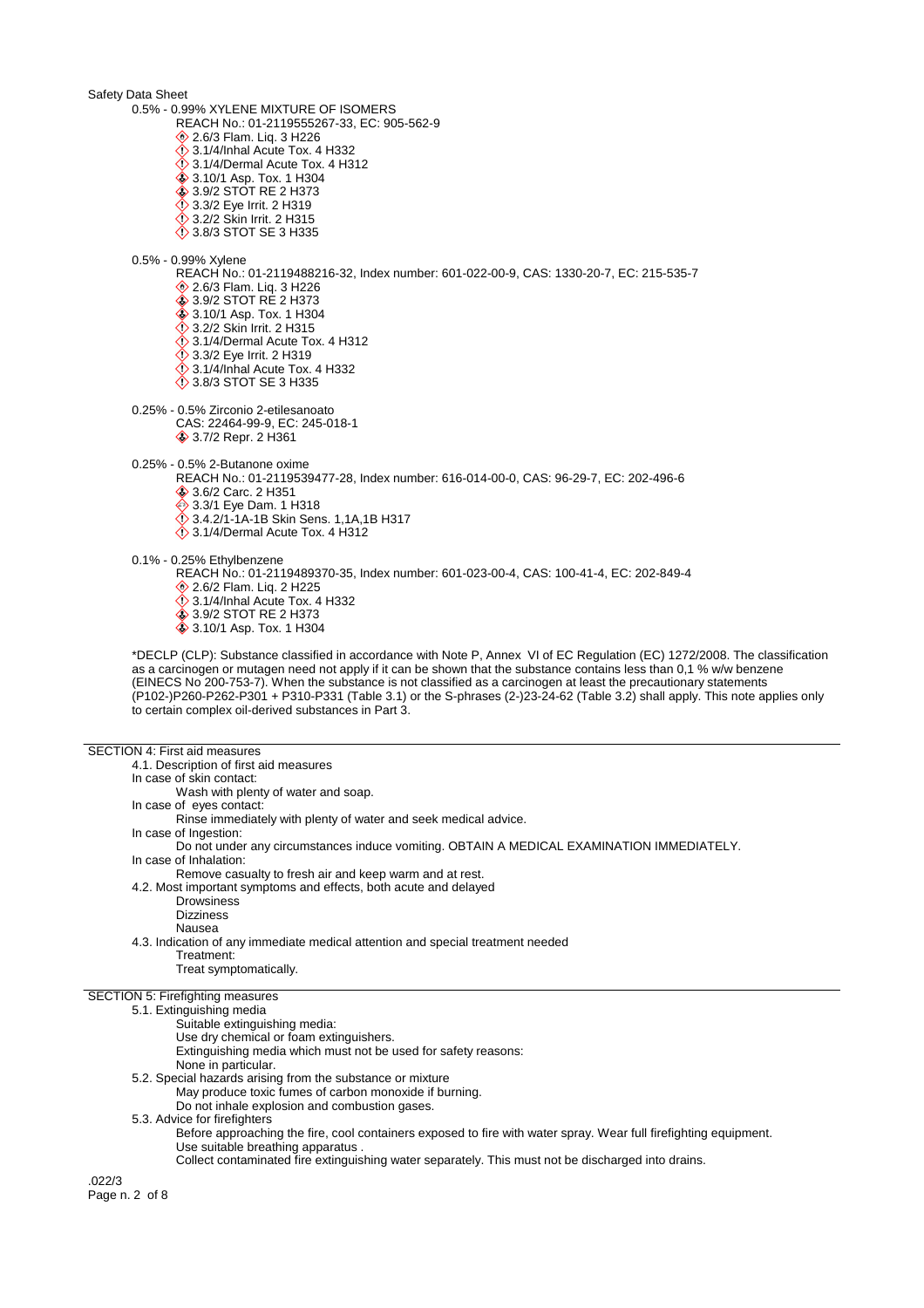Move undamaged containers from immediate hazard area if it can be done safely.

| <b>SECTION 6: Accidental release measures</b>                                                                                                                                                           |
|---------------------------------------------------------------------------------------------------------------------------------------------------------------------------------------------------------|
| 6.1. Personal precautions, protective equipment and emergency procedures                                                                                                                                |
| Wear personal protection equipment.                                                                                                                                                                     |
| Remove all sources of ignition.                                                                                                                                                                         |
| Remove persons to safety.                                                                                                                                                                               |
| See protective measures under point 7 and 8.                                                                                                                                                            |
| 6.2. Environmental precautions                                                                                                                                                                          |
| Do not allow to enter into soil/subsoil. Do not allow to enter into surface water or drains.                                                                                                            |
| Retain contaminated washing water and dispose it.                                                                                                                                                       |
| In case of gas escape or of entry into waterways, soil or drains, inform the responsible authorities.                                                                                                   |
| 6.3. Methods and material for containment and cleaning up<br>Suitable material for taking up: absorbing material, organic, sand.                                                                        |
| Wash with plenty of water.                                                                                                                                                                              |
| 6.4. Reference to other sections                                                                                                                                                                        |
| See also section 8 and 13                                                                                                                                                                               |
|                                                                                                                                                                                                         |
| SECTION 7: Handling and storage                                                                                                                                                                         |
| 7.1. Precautions for safe handling                                                                                                                                                                      |
| Avoid contact with skin and eyes, inhalation of vapours and mists.                                                                                                                                      |
| Don't use empty container before they have been cleaned.                                                                                                                                                |
| Contamined clothing should be changed before entering eating areas.                                                                                                                                     |
| Do not eat or drink while working.                                                                                                                                                                      |
| See also section 8 for recommended protective equipment.<br>7.2. Conditions for safe storage, including any incompatibilities                                                                           |
| Always keep in a well ventilated place.                                                                                                                                                                 |
| Store at below 20 °C. Keep away from unguarded flame and heat sources. Avoid direct exposure to sunlight.                                                                                               |
| Keep away from unguarded flame, sparks, and heat sources. Avoid direct exposure to sunlight.                                                                                                            |
| Keep away from food, drink and feed.                                                                                                                                                                    |
| Incompatible materials:                                                                                                                                                                                 |
| None in particular.                                                                                                                                                                                     |
| Instructions as regards storage premises:                                                                                                                                                               |
| Cool and adequately ventilated.                                                                                                                                                                         |
| 7.3. Specific end use(s)                                                                                                                                                                                |
| None in particular                                                                                                                                                                                      |
|                                                                                                                                                                                                         |
| SECTION 8: Exposure controls/personal protection                                                                                                                                                        |
| 8.1. Control parameters                                                                                                                                                                                 |
| Exposure limit(s):<br>HYDROCARDONS C9-C11, n-alkanes, isoalkanes, cyclics, <2% aromatics - CAS: 64742-48-9                                                                                              |
| DFG - LTE(8h): 1200 mg/m3, 197 ppm                                                                                                                                                                      |
| TLV ACGIH - LTE(8h): 1200 mg/m3, 197 ppm                                                                                                                                                                |
| XYLENE MIXTURE OF ISOMERS                                                                                                                                                                               |
| OEL EU - LTE(8h): 221 mg/m3, 50 ppm - STE: 442 mg/m3, 100 ppm - Notes: Bold-type: Indicative Occupational                                                                                               |
| Exposure Limit Values [2,3] and Limit Values for Occupational Exposure [4] (for references see bibliography)                                                                                            |
| TLV ACGIH - LTE(8h): 100 ppm - STE: 150 ppm - Notes: A4, BEI - URT and eye irr, CNS impair                                                                                                              |
| Xylene - CAS: 1330-20-7                                                                                                                                                                                 |
| OEL EU - LTE(8h): 221 mg/m3, 50 ppm - STE: 442 mg/m3, 100 ppm - Notes: Bold-type: Indicative Occupational                                                                                               |
| Exposure Limit Values [2,3] and Limit Values for Occupational Exposure [4] (for references see bibliography)                                                                                            |
| TLV ACGIH - LTE(8h): 100 ppm - STE: 150 ppm - Notes: A4, BEI - URT and eye irr, CNS impair                                                                                                              |
| Ethylbenzene - CAS: 100-41-4                                                                                                                                                                            |
| OEL EU - LTE(8h): 442 mg/m3, 100 ppm - STE: 884 mg/m3, 200 ppm - Notes: Bold-type: Indicative                                                                                                           |
| Occupational Exposure Limit Values [2,3] and Limit Values for Occupational Exposure [4] (for references see                                                                                             |
| bibliography)                                                                                                                                                                                           |
| TLV ACGIH - LTE(8h): 20 ppm - Notes: A3, BEI - URT irr, kidney dam (nephropathy), cochlear impair<br><b>DNEL Values:</b>                                                                                |
| HYDROCARDONS C9-C11, n-alkanes, isoalkanes, cyclics, <2% aromatics - CAS: 64742-48-9                                                                                                                    |
| Worker Professional: 871 mg/kg - Exposure: Human Dermal - Frequency: Long Term, systemic effects                                                                                                        |
| Worker Professional: 871 mg/m3 - Exposure: Human Inhalation - Frequency: Long Term, systemic effects                                                                                                    |
| Exposure: Human Dermal - Frequency: Long Term, local effects - Endpoint: Hazard Identified but no value                                                                                                 |
| available                                                                                                                                                                                               |
| Exposure: Human Inhalation - Frequency: Long Term, local effects - Endpoint: Hazard Identified but no value                                                                                             |
| available                                                                                                                                                                                               |
| <b>XYLENE MIXTURE OF ISOMERS</b>                                                                                                                                                                        |
| Worker Professional: 221 mg/m3 - Exposure: Human Inhalation - Frequency: Long Term, systemic effects                                                                                                    |
| Worker Professional: 442 mg/m3 - Exposure: Human Inhalation - Frequency: Short Term, systemic effects                                                                                                   |
| Xylene - CAS: 1330-20-7                                                                                                                                                                                 |
| Worker Professional: 289 mg/m3 - Exposure: Human Inhalation - Frequency: Short Term, systemic effects                                                                                                   |
| Worker Professional: 180 mg/kg - Exposure: Human Dermal - Frequency: Long Term, systemic effects<br>Worker Professional: 77 mg/m3 - Exposure: Human Inhalation - Frequency: Long Term, systemic effects |
| 2-Butanone oxime - CAS: 96-29-7                                                                                                                                                                         |
| Worker Professional: 2.5 mg/kg - Exposure: Human Dermal - Frequency: Short Term, systemic effects                                                                                                       |
| Worker Professional: 1.3 mg/kg - Exposure: Human Dermal - Frequency: Long Term, systemic effects                                                                                                        |
| Worker Professional: 9 mg/m3 - Exposure: Human Inhalation - Frequency: Long Term, systemic effects                                                                                                      |
| Worker Professional: 3.33 mg/m3 - Exposure: Human Inhalation - Frequency: Long Term, local effects                                                                                                      |
| <b>PNEC Values:</b>                                                                                                                                                                                     |
| HYDROCARDONS C9-C11, n-alkanes, isoalkanes, cyclics, <2% aromatics - CAS: 64742-48-9                                                                                                                    |
| .022/3                                                                                                                                                                                                  |
|                                                                                                                                                                                                         |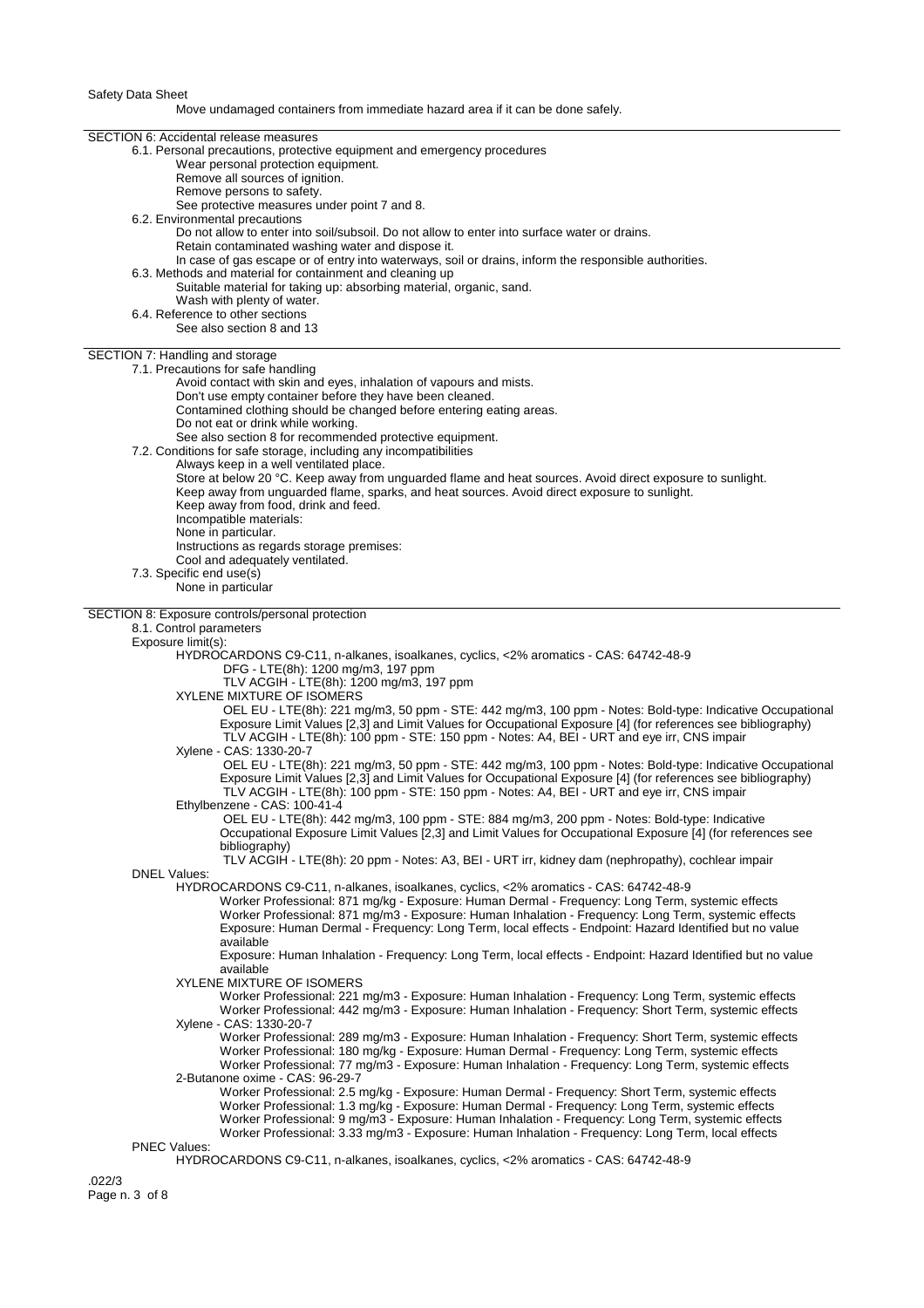Target: Marine water - Type of hazard: Hazard Identified but no value available Target: Fresh Water - Type of hazard: Hazard Identified but no value available Target: Food chain - Type of hazard: Hazard Identified but no value available XYLENE MIXTURE OF ISOMERS Target: Freshwater sediments - Value: 12.46 mg/kg Target: Marine water sediments - Value: 12.46 mg/kg Target: Soil - Value: 2.31 mg/kg Target: Fresh Water - Value: 0.327 mg/l Target: Marine water - Value: 0.327 mg/l Xylene - CAS: 1330-20-7 Target: Freshwater sediments - Value: 12.46 mg/kg Target: Marine water sediments - Value: 12.46 mg/kg Target: Soil - Value: 2.31 mg/kg Target: Fresh Water - Value: 0.327 mg/l Target: Marine water - Value: 0.327 mg/l 2-Butanone oxime - CAS: 96-29-7 Target: Fresh Water - Value: 0.256 mg/l 8.2. Exposure controls Eye/ face protection: Eye glasses with side protection. For spray application, use basket eye glasses. Skin protection a) protection for hands: NBR (nitrile rubber) gloves. PVA (Polyvinyl alcohol) gloves. In case of a prolonged use employ suitable protective gloves. b) other: Overall. Respiratory protection: Half-face mask DIN EN 140 with filter "A" , brown colour For spray application, use mask according to EN 405 with filter type PA or universal. Thermal Hazards: None Environmental exposure controls: None Appropriate engineering controls:

None

### SECTION 9: Physical and chemical properties

9.1. Information on basic physical and chemical properties

| <b>Properties</b>                                | Value                                        | Method:                  | Notes:                   |
|--------------------------------------------------|----------------------------------------------|--------------------------|--------------------------|
| Appearance and colour:                           | Fluid dispersion<br>various colors           | $\overline{\phantom{a}}$ | --                       |
| Odour:                                           | Characteristic:<br>aliphatic<br>hydrocarbons | $\overline{\phantom{a}}$ | ٠.                       |
| Odour threshold:                                 | Data not available                           | $\overline{\phantom{a}}$ | --                       |
| pH:                                              | Irrelevant                                   | $\overline{\phantom{a}}$ | $20^{\circ}$ C           |
| Melting point / freezing point:                  | Data not available                           | $\overline{\phantom{a}}$ | $\overline{\phantom{a}}$ |
| Initial boiling point and boiling<br>range:      | Data not available                           | $\overline{\phantom{a}}$ | $\overline{\phantom{a}}$ |
| Flash point:                                     | $42^{\circ}$ C                               | <b>EN ISO 13736</b>      | $\overline{\phantom{a}}$ |
| Evaporation rate:                                | Data not available                           | $\overline{\phantom{a}}$ | --                       |
| Solid/gas flammability:                          | Data not available                           | $\overline{\phantom{a}}$ | $\overline{a}$           |
| Upper/lower flammability or<br>explosive limits: | Data not available                           | $\overline{\phantom{a}}$ | --                       |
| Vapour pressure:                                 | Data not available                           | $\overline{\phantom{a}}$ | $\overline{\phantom{a}}$ |
| Vapour density:                                  | Data not available                           | $\overline{\phantom{a}}$ | $-$                      |
| Relative density:                                | 1520 - 1580 g/l                              | UNI EN ISO<br>2811-1     | $20^{\circ}$ C           |
| Solubility in water:                             | Insoluble                                    | $\overline{\phantom{a}}$ | $\overline{\phantom{a}}$ |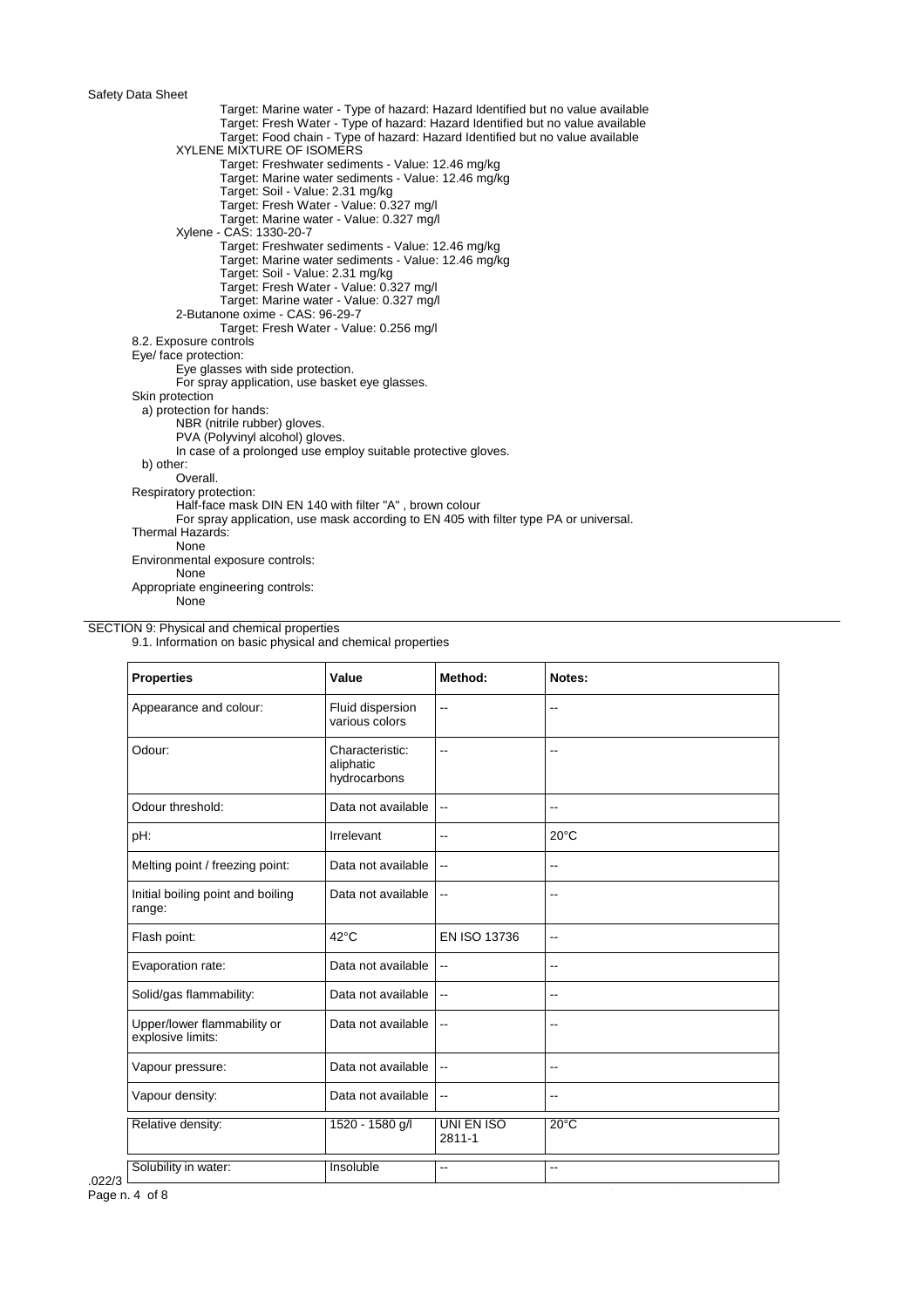| Solubility in oil:                           | Miscible           | --                       | --             |
|----------------------------------------------|--------------------|--------------------------|----------------|
| Partition coefficient (n-octanol/<br>water): | Data not available | $\sim$                   | --             |
| Auto-ignition temperature:                   | Data not available | $\sim$ $\sim$            | --             |
| Decomposition temperature:                   | Data not available | $\sim$                   | --             |
| Viscosity:                                   | $45 - 51$ s        | DIN 53211, 6mm           | $20^{\circ}$ C |
| Explosive properties:                        | Data not available | $\overline{\phantom{a}}$ | --             |
| Oxidizing properties:                        | Data not available | $\overline{\phantom{a}}$ | --             |

## 9.2. Other information

| <b>Properties</b>                        | Value              | Method:                  | Notes: |
|------------------------------------------|--------------------|--------------------------|--------|
| Miscibility:                             | Data not available | $\sim$ $\sim$            | --     |
| Fat Solubility:                          | Data not available | $\overline{\phantom{a}}$ | --     |
| Conductivity:                            | Data not available | $\overline{\phantom{a}}$ | $- -$  |
| Substance Groups relevant<br>properties: | Data not available | $\sim$                   | --     |

Note: The data herein refer to QC when the product was put on the market.

# SECTION 10: Stability and reactivity 10.1. Reactivity Stable under normal conditions 10.2. Chemical stability

- Stable under normal conditions
- 10.3. Possibility of hazardous reactions
- None
- 10.4. Conditions to avoid
- Stable under normal conditions.
- 10.5. Incompatible materials
- Avoid contact with combustible materials. The product could catch fire.
- 10.6. Hazardous decomposition products
- None.

# SECTION 11: Toxicological information

11.1. Information on toxicological effects Toxicological information of the mixture: Data not available Toxicological information of the main substances found in the mixture: HYDROCARDONS C9-C11, n-alkanes, isoalkanes, cyclics, <2% aromatics - CAS: 64742-48-9 a) acute toxicity: Test: LD50 - Route: Oral - Species: Rat > 5000 mg/kg - Source: OCSE 401 Test: LD50 - Route: Skin - Species: Rabbit > 5000 mg/kg - Source: OCSE 402 Test: LC50 - Route: Inhalation - Species: Rat > 4951 mg/m3 - Duration: 4h - Source: OCSE 403 b) skin corrosion/irritation: Test: Skin Corrosive - Route: Skin Negative - Source: OCSE 404 c) serious eye damage/irritation: Test: Eye Irritant Negative - Source: OCSE 405 e) germ cell mutagenicity: Test: Mutagenesis Negative - Source: OCSE 471, 473, 474, 476, 478, 479 f) carcinogenicity: Test: Carcinogenicity Negative - Source: OCSE 453 g) reproductive toxicity: Test: Reproductive Toxicity Negative - Source: OCSE 414, 421, 422 h) STOT-single exposure: Test: Not specified - Route: Inhalation Positive i) STOT-repeated exposure: Test: Not specified - Route: Inhalation Negative - Source: OCSE 408, 413, 422 XYLENE MIXTURE OF ISOMERS a) acute toxicity: Test: LC50 - Route: Inhalation - Species: Rat = 27124 mg/m3 - Duration: 4h Test: LD50 - Route: Skin - Species: Rabbit > 12126 ml/kg Test: LD50 - Route: Oral - Species: Rat = 3523 mg/kg Xylene - CAS: 1330-20-7 a) acute toxicity: Test: LC50 - Route: Inhalation - Species: Rat = 20 mg/L - Duration: 4h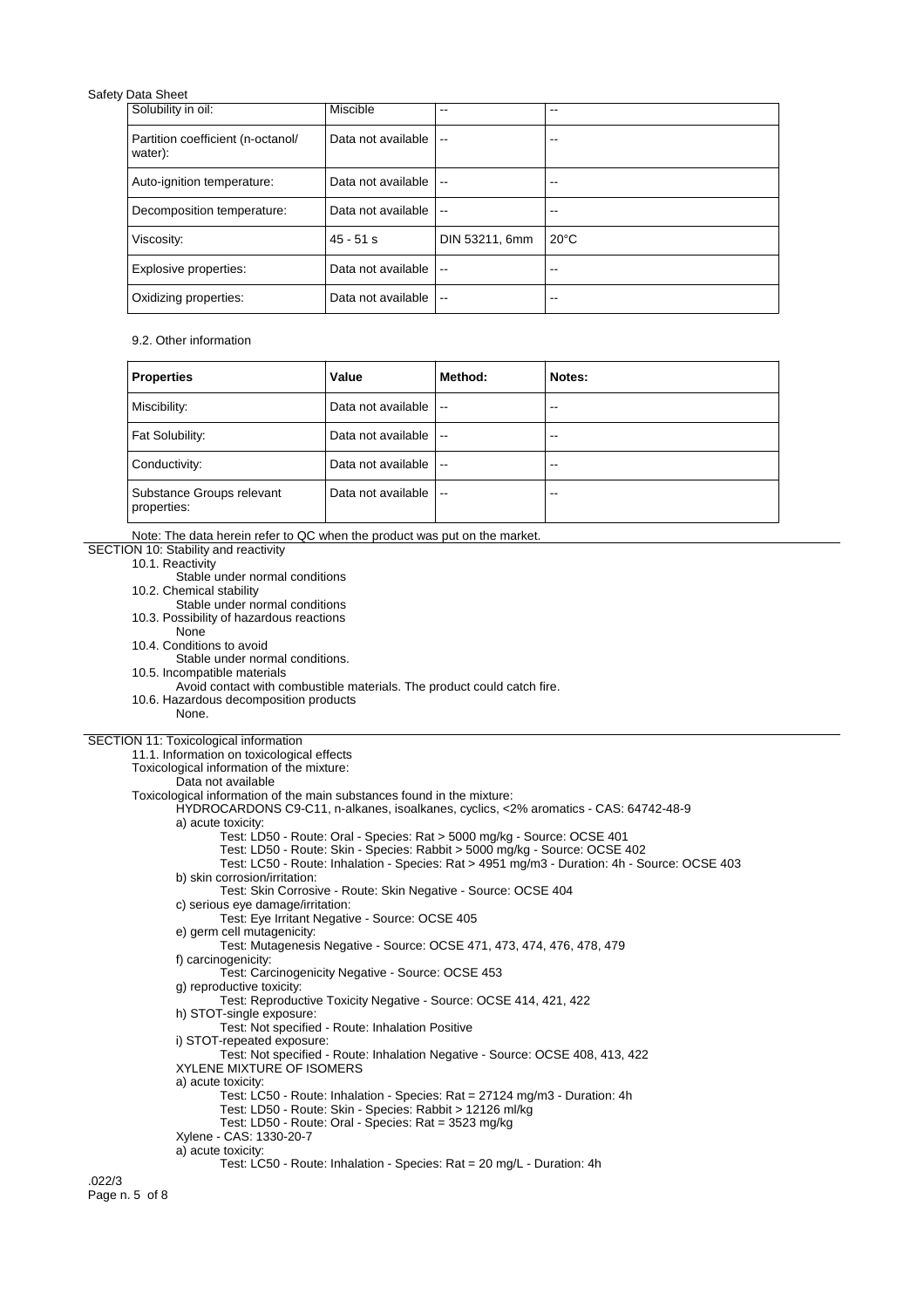Test: LD50 - Route: Skin - Species: Rabbit > 5000 ml/kg Test: LD50 - Route: Oral - Species: Mouse = 5627 mg/kg Zirconio 2-etilesanoato - CAS: 22464-99-9 b) skin corrosion/irritation: Test: Skin Irritant Positive c) serious eye damage/irritation: Test: Eye Irritant Negative 2-Butanone oxime - CAS: 96-29-7 a) acute toxicity: Test: LC50 - Route: Inhalation - Species: Rat = 13.2 mg/L - Duration: 4h Test: LD50 - Route: Skin - Species: Rat = 1000 mg/kg Test: LD50 - Route: Oral - Species: Rat > 900 mg/kg c) serious eye damage/irritation: Test: Eye Corrosive Positive d) respiratory or skin sensitisation: Test: Skin Sensitization Positive e) germ cell mutagenicity: Test: Mutagenesis Negative g) reproductive toxicity: Test: Genotoxicity Positive Ethylbenzene - CAS: 100-41-4 a) acute toxicity: Test: LD50 - Route: Skin - Species: Rabbit = 15354 mg/kg Test: LD50 - Route: Oral - Species: Rat = 3500 mg/kg Test: LC50 - Route: Inhalation - Species: Rat = 17.2 mg/L - Duration: 4h If not differently specified, the information required in Regulation (EU)2015/830 listed below must be considered as N.A.: a) acute toxicity; b) skin corrosion/irritation; c) serious eye damage/irritation; d) respiratory or skin sensitisation; e) germ cell mutagenicity; f) carcinogenicity; g) reproductive toxicity; h) STOT-single exposure; i) STOT-repeated exposure; j) aspiration hazard. SECTION 12:Ecological information 12.1. Toxicity Adopt good working practices, so that the product is not released into the environment. HYDROCARDONS C9-C11, n-alkanes, isoalkanes, cyclics, <2% aromatics - CAS: 64742-48-9 a) Aquatic acute toxicity: Endpoint: EC50 - Species: Daphnia = 1000 mg/L - Duration h: 48 - Notes: EL0 - Daphnia magna Endpoint: IC50 - Species: Algae > 1000 mg/L - Duration h: 72 - Notes: EL50 - Pseudokrchneriella subcapitata Endpoint: LC50 - Species: Fish > 1000 mg/L - Duration h: 96 - Notes: LL50 - Oncorhynchus mykiss XYLENE MIXTURE OF ISOMERS a) Aquatic acute toxicity: Endpoint: EC50 - Species: Daphnia = 1 mg/L - Duration h: 24 Endpoint: ErC50 - Species: Algae = 4.36 mg/L - Duration h: 73 Endpoint: LC50 - Species: Fish > 1.3 mg/L - Duration h: 96 Xylene - CAS: 1330-20-7 a) Aquatic acute toxicity: Endpoint: EC50 - Species: Daphnia = 1 mg/L - Duration h: 24 - Notes: Daphnia magna Endpoint: ErC50 - Species: Algae = 4.36 mg/L - Duration h: 73 - Notes: Pseudkirchneriella subcapitata Endpoint: LC50 - Species: Fish = 2.6 mg/L - Duration h: 96 - Notes: Oncorhynchus mykiss 2-Butanone oxime - CAS: 96-29-7 a) Aquatic acute toxicity: Endpoint: LC50 - Species: Fish > 100 mg/L - Duration h: 96 - Notes: Oryzias latipes Endpoint: EC50 - Species: Daphnia = 750 mg/L - Duration h: 48 - Notes: Daphnia magna b) Aquatic chronic toxicity: Endpoint: NOEC - Species: Fish = 50 mg/L - Duration h: 336 - Notes: Oryzias latipes Endpoint: NOEC - Species: Daphnia > 100 mg/L - Duration h: 504 - Notes: Daphnia magna Endpoint: NOEC - Species: Algae = 2.56 mg/L - Duration h: 72 - Notes: Algae 12.2. Persistence and degradability HYDROCARDONS C9-C11, n-alkanes, isoalkanes, cyclics, <2% aromatics - CAS: 64742-48-9 Biodegradability: Readily biodegradable - Test: Data not available - Duration: 672h - %: Data not available - Notes: Data not available 12.3. Bioaccumulative potential XYLENE MIXTURE OF ISOMERS Bioaccumulation: Not bioaccumulative - Test: log Kow 3.16 - Duration: Data not available - Notes: Data not available 2-Butanone oxime - CAS: 96-29-7 Bioaccumulation: Not bioaccumulative - Test: BCF - Bioconcentrantion factor 0.6 - Duration: Data not available - Notes: exposed MEKO 2mg/l 12.4. Mobility in soil XYLENE MIXTURE OF ISOMERS Mobility in soil: Mobile - Test: Data not available 48-129 - Duration: Data not available - Notes: Data not available

.022/3 Page n. 6 of 8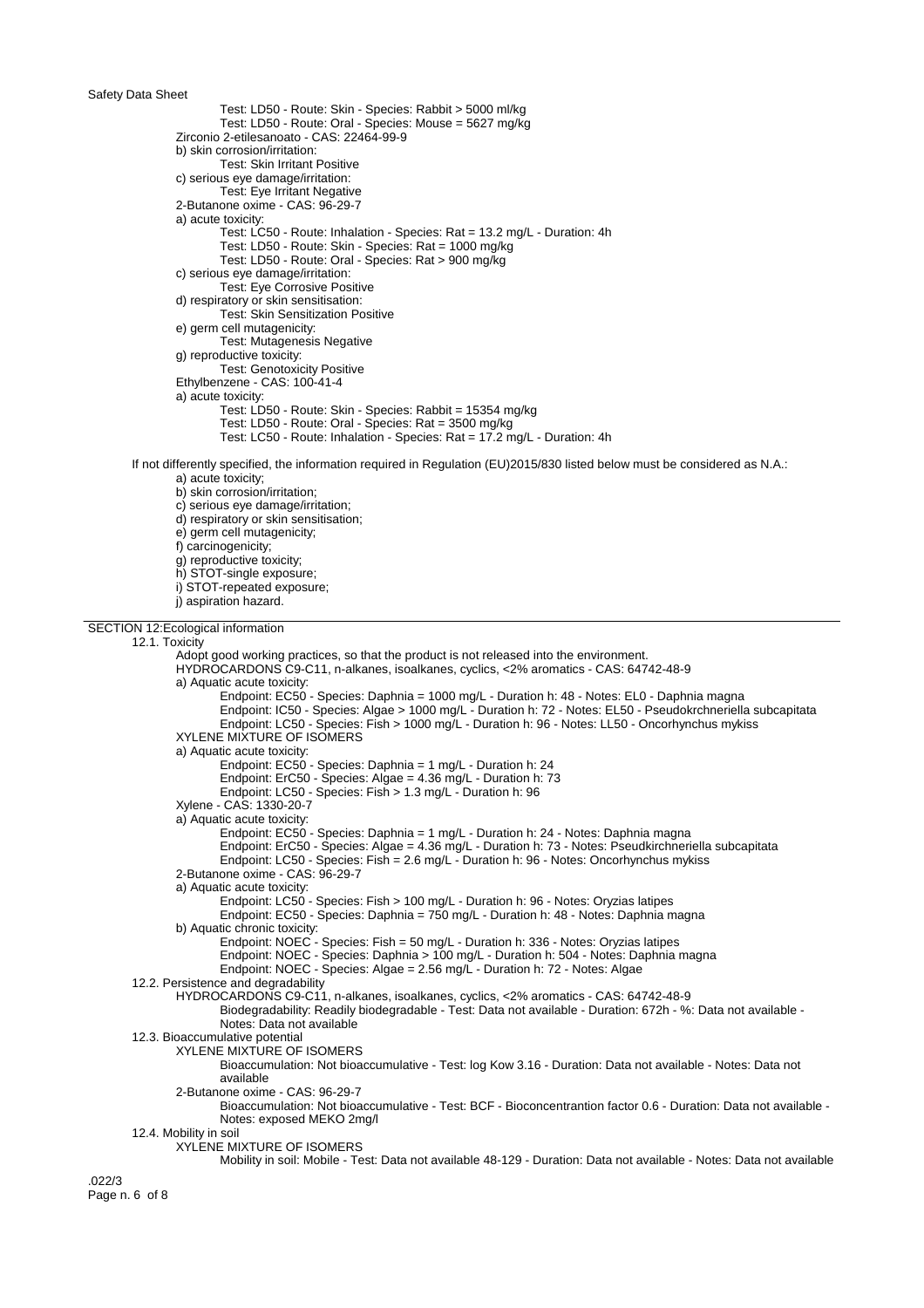12.5. Results of PBT and vPvB assessment

vPvB Substances: None - PBT Substances: None

12.6. Other adverse effects

None

SECTION 13: Disposal considerations

13.1. Waste treatment methods

Recover, if possible. Send to authorised disposal plants or for incineration under controlled conditions. In so doing, comply with the local and national regulations currently in force. Waste should not be disposed of by release to sewers.

Contaminated packaging thinners and cleaning diluents must be landfilled.

SECTION 14: Transport information 14.1. UN number ADR-UN number: UN 1263 14.2. UN proper shipping name ADR-Shipping Name: Paint 14.3. Transport hazard class(es) ADR-Class: 3 14.4. Packing group ADR-Packing Group: III 14.5. Environmental hazards ADR-Enviromental Pollutant: No 14.6. Special precautions for user ADR-Tunnel Restriction Code: D/E 14.7. Transport in bulk according to Annex II of Marpol and the IBC Code

Data not available

### SECTION 15: Regulatory information

15.1. Safety, health and environmental regulations/legislation specific for the substance or mixture

DIR.2004/42/CE. Subcategory g Type BS limit COV 350 g/l. Contained in product < 350 g/l. Regulation (EU) No 528/2012 and subsequent amendments. Dir. 98/24/EC (Risks related to chemical agents at work). Directive 2000/39/CE (Occupational exposure limit values) and subsequent modifications: 2004/37/CE, 2006/15/CE and 2009/161/UE. Regulation (EC) n. 1907/2006 (REACH) Regulation (EC) n. 1272/2008 (CLP) Regulation (EC) n. 790/2009 (ATP 1 CLP) and (EU) n. 758/2013 Regulation (EU) 2015/830 Regulation (EU) n. 286/2011 (ATP 2 CLP) Regulation (EU) n. 618/2012 (ATP 3 CLP) Regulation (EU) n. 487/2013 (ATP 4 CLP) Regulation (EU) n. 944/2013 (ATP 5 CLP) Regulation (EU) n. 605/2014 (ATP 6 CLP) Restrictions related to the product or the substances contained according to Annex XVII Regulation (EC) 1907/2006 (REACH) and subsequent modifications: None Where applicable, refer to the following regulatory provisions : Directive 2003/105/CE ('Activities linked to risks of serious accidents') and subsequent amendments. Regulation (EC) nr 648/2004 (detergents). 1999/13/EC (VOC directive)

Provisions related to directives 82/501/EC(Seveso), 96/82/EC(Seveso II):

Data not available

15.2. Chemical safety assessment No

# SECTION 16: Other information

Full text of phrases referred to in Section 3:

H226 Flammable liquid and vapour.

H304 May be fatal if swallowed and enters airways.

- H336 May cause drowsiness or dizziness.
- EUH066 Repeated exposure may cause skin dryness or cracking.
- H332 Harmful if inhaled.
- H312 Harmful in contact with skin.
- H373 May cause damage to organs through prolonged or repeated exposure.
- H319 Causes serious eye irritation.
- H315 Causes skin irritation.
- H335 May cause respiratory irritation.
- H361 Suspected of damaging fertility or the unborn child if inhaled and in contact with skin.
- H351 Suspected of causing cancer.
- H318 Causes serious eye damage.
- H317 May cause an allergic skin reaction.
- H225 Highly flammable liquid and vapour.

This document was prepared by a competent person who has received appropriate training.

Main bibliographic sources:

The ECHA database on registered substances.

.022/3 Page n. 7 of 8